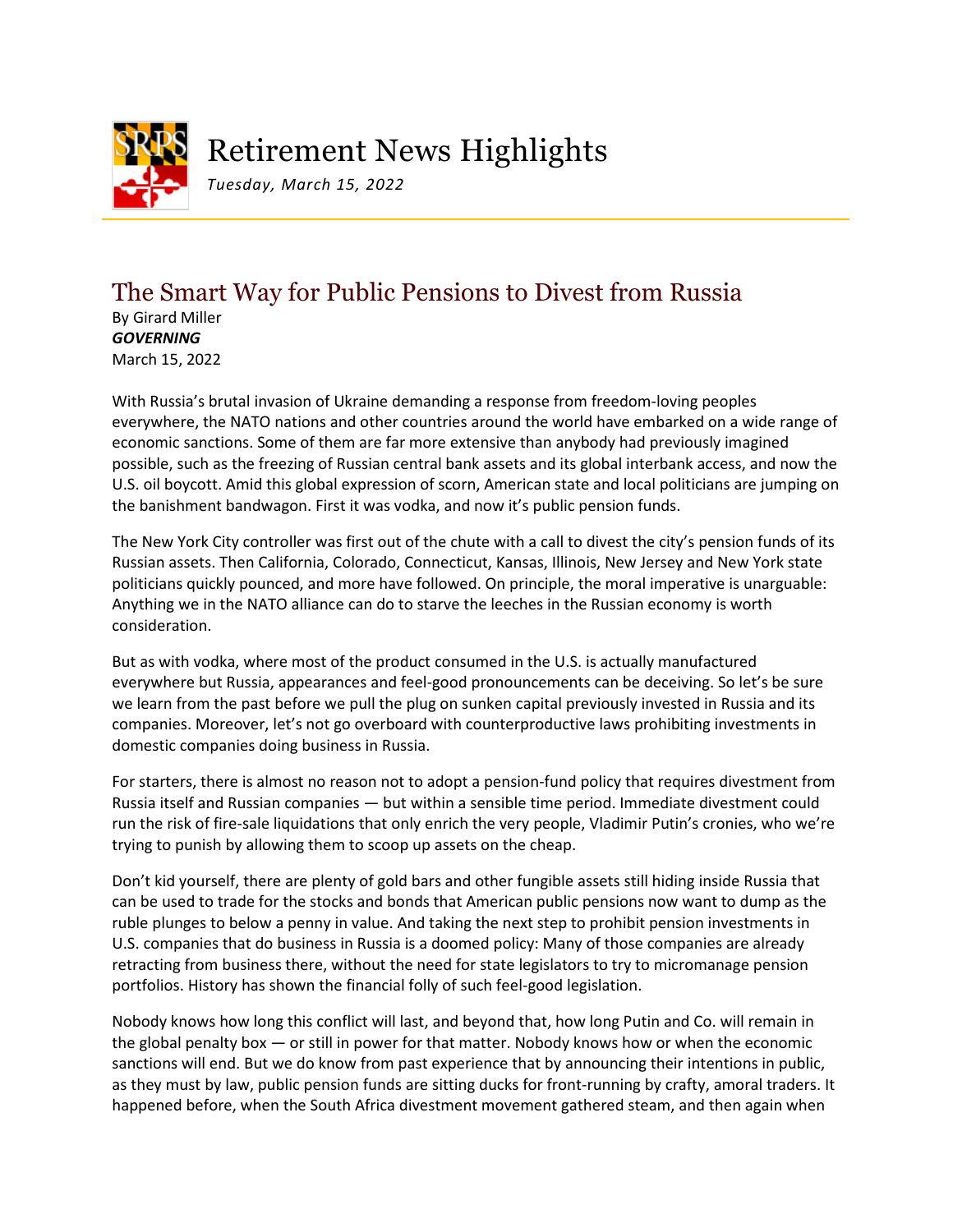all the public funds decided to re-invest in the same companies doing business there that they once eschewed. Public pension funds are upright, but they are rarely nimble in the capital markets, and therein lies an opportunity for profits by scalpers.

Yes, it can be argued that "this time it's different." And indeed that may be the case. In this episode, it is plausible that much if not most of the plunge in Russian stock and bond values has already occurred, so the bottom has already been reached and the losses are already crystalized. Shares in many Russian exchange-traded funds are now going for just 10 to 25 percent of their market value a month ago. It is conceivable that Russian valuations will not come back for decades, or at least not until such time as Putin is no longer around.

So the potential rebound from this investment fire sale may not occur any time soon, and possibly well after the terms of today's politicians and pension trustees. What haunts me are the dark 19th-century words of Baron Rothschild: "The time to buy is when there is blood on the streets." The perplexing question for pension trustees, therefore, is whether that cynical grave-dancer adage ultimately applies to Ukrainian — or to Kremlin — blood.

### **Trivial Pursuits**

For perspective, Russia is just a tiny sliver of most public pension accounts. Russian bonds typically are held in "emerging markets debt" portfolios, which as an asset subclass are only a few percent of pension asset totals, and they have already taken their write-down in the public markets. On the stock side, the largest Russian companies whose shares are traded in capital markets are the petroleum and banking firms, and they too have already taken a huge market hit. So what's left now as a percentage of a pension fund's investment assets is increasingly trivial.

Aside from individual Russian stocks and bonds, many public pension funds are invested in index funds, and the index companies are already disowning Russia. The popular MSCI Europe-Australasia-Far East (EAFE) index, for example, is reportedly among those abandoning Russian stocks, so pension funds that simply invest in that or another EAFE index fund don't need to take any action; divestment will likely occur automatically as a function of the index itself.

For active pension portfolio managers, it looks like some of the more astute and nimble ones bailed out of their largest holdings before the prices plunged in late February. The Kentucky teachers' pension system's managers, for example, sold their fund's holdings in Sberbank of Russia on Feb. 23, a day before the invasion. What others may still hold now is damaged goods, and trustees would be wise to give them a little time to unwind their losing positions if the impact would be material to the pension fund's overall performance. But otherwise, in many plans, the equity sliver still left that's in Russian assets may be less than a rounding error in their performance measurements, in which case the harm of belated dumping is now a moot point.

As for the U.S. and international bond funds that hold Russian assets, there are several investment managers who were "caught swimming naked when the tide went out," as Warren Buffett likes to put it. Reuters reported on the Russian-related holdings of several prominent international bond managers as of Feb. 24, which is probably as good a starting point as any for measuring the financial carnage from the invasion and resulting sanctions. I'm not here to pick on anybody, but only to report that the asset managers for pension funds invested in those holdings could have some explaining to do at future trustee meetings.